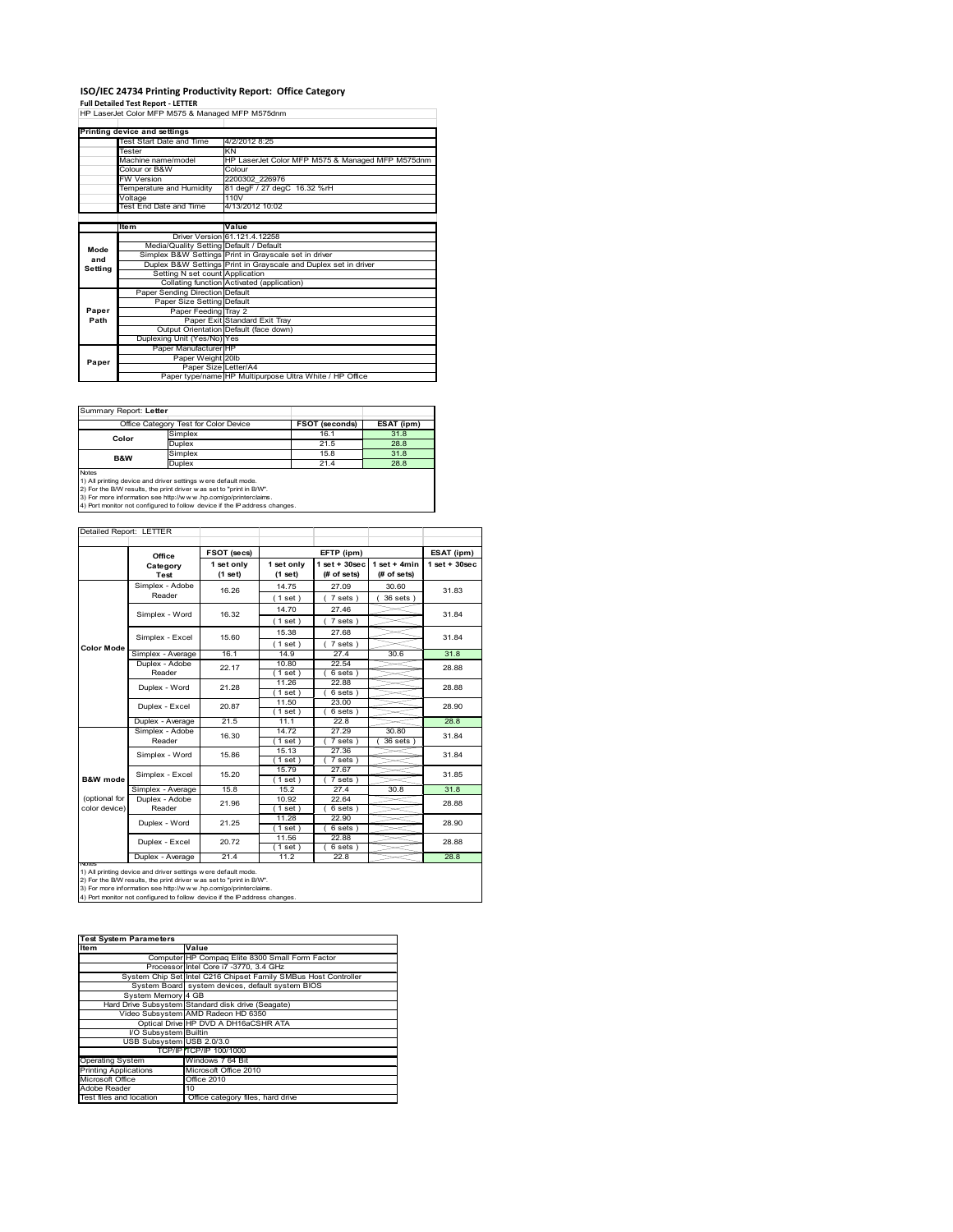# **ISO/IEC 24734 Printing Productivity Report: Office Category Full Detailed Test Report ‐ A4** HP LaserJet Color MFP M575 & Managed MFP M575dnm

|         | III Lasciuct Color IVIII IVIOTO O IVIERIEGO IVIII IVIOTOGIIIII |                                                                 |
|---------|----------------------------------------------------------------|-----------------------------------------------------------------|
|         |                                                                |                                                                 |
|         | Printing device and settings                                   |                                                                 |
|         | Test Start Date and Time                                       | 4/2/2012 8:25                                                   |
|         | Tester                                                         | KN                                                              |
|         | Machine name/model                                             | HP LaserJet Color MFP M575 & Managed MFP M575dnm                |
|         | Colour or B&W                                                  | Colour                                                          |
|         | <b>FW Version</b>                                              | 2200302 226976                                                  |
|         | Temperature and Humidity                                       | 81 degF / 27 degC 16.32 %rH                                     |
|         | Voltage                                                        | 110V                                                            |
|         | Test End Date and Time                                         | 4/13/2012 10:02                                                 |
|         |                                                                |                                                                 |
|         | <b>Item</b>                                                    | Value                                                           |
|         |                                                                | Driver Version 61.121.4.12258                                   |
| Mode    | Media/Quality Setting Default / Default                        |                                                                 |
| and     |                                                                | Simplex B&W Settings Print in Grayscale set in driver           |
| Setting |                                                                | Duplex B&W Settings Print in Grayscale and Duplex set in driver |
|         | Setting N set count Application                                |                                                                 |
|         |                                                                | Collating function Activated (application)                      |
|         | Paper Sending Direction Default                                |                                                                 |
|         | Paper Size Setting Default                                     |                                                                 |
| Paper   | Paper Feeding Tray 2                                           |                                                                 |
| Path    |                                                                | Paper Exit Standard Exit Tray                                   |
|         |                                                                | Output Orientation Default (face down)                          |
|         | Duplexing Unit (Yes/No) Yes                                    |                                                                 |
|         | Paper Manufacturer HP                                          |                                                                 |
| Paper   | Paper Weight 20lb                                              |                                                                 |
|         | Paper Size Letter/A4                                           |                                                                 |
|         |                                                                | Paper type/name HP Multipurpose Ultra White / HP Office         |

| Summary Report: A4                                                         |                                                                    |                       |            |  |  |  |  |
|----------------------------------------------------------------------------|--------------------------------------------------------------------|-----------------------|------------|--|--|--|--|
|                                                                            | Office Category Test for Color Device                              | <b>FSOT (seconds)</b> | ESAT (ipm) |  |  |  |  |
| Simplex<br>Colour                                                          |                                                                    | 16.4                  | 30.2       |  |  |  |  |
|                                                                            | <b>Duplex</b>                                                      | 22.2                  | 27.6       |  |  |  |  |
| B&W                                                                        | Simplex                                                            | 16.4                  | 30.2       |  |  |  |  |
|                                                                            | <b>Duplex</b>                                                      | 22.1                  | 27.6       |  |  |  |  |
| Notes                                                                      |                                                                    |                       |            |  |  |  |  |
|                                                                            | 1) All printing device and driver settings were default mode.      |                       |            |  |  |  |  |
| 2) For the B/W results, the print driver was set to "print in B/W".        |                                                                    |                       |            |  |  |  |  |
|                                                                            | 3) For more information see http://w w w .hp.com/go/printerclaims. |                       |            |  |  |  |  |
| 4) Port monitor not configured to follow device if the IP address changes. |                                                                    |                       |            |  |  |  |  |

| Detailed Report: A4 |                         |                       |                       |                                  |                               |                    |
|---------------------|-------------------------|-----------------------|-----------------------|----------------------------------|-------------------------------|--------------------|
|                     | Office                  | FSOT (secs)           |                       | EFTP (ipm)                       |                               | ESAT (ipm)         |
|                     | Category<br><b>Test</b> | 1 set only<br>(1 set) | 1 set only<br>(1 set) | $1$ set $+30$ sec<br>(# of sets) | $1$ set + 4min<br>(# of sets) | $1$ set + $30$ sec |
|                     | Simplex - Adobe         | 16.98                 | 14.14                 | 25.85                            | 28.51                         | 30.27              |
|                     | Reader                  |                       | (1 set)               | $7 sets$ )                       | 35 sets )                     |                    |
|                     | Simplex - Word          | 16.12                 | 14.89                 | 26.36                            |                               | 30.27              |
|                     |                         |                       | $1$ set)              | $7 sets$ )                       |                               |                    |
|                     | Simplex - Excel         | 15.81                 | 15.17                 | 26.40                            |                               | 30.26              |
| Colour<br>Mode      |                         |                       | (1 set)               | $7 sets$ )                       |                               |                    |
|                     | Simplex - Average       | 16.4                  | 14.7                  | 26.2                             | 28.5                          | 30.2               |
|                     | Duplex - Adobe          | 23.03                 | 10.42                 | 21.60                            |                               | 27.66              |
|                     | Reader                  |                       | $1$ set $)$           | 6 sets)                          |                               |                    |
|                     | Duplex - Word           | 21.98                 | 10.90                 | 21.84                            |                               | 27.64              |
|                     |                         |                       | $1$ set)<br>11.20     | 6 sets)<br>22.16                 |                               |                    |
|                     | Duplex - Excel          | 21.39                 | $1$ set)              | $6 sets$ )                       |                               | 27.66              |
|                     | Duplex - Average        | 22.2                  | 10.8                  | 21.8                             |                               | 27.6               |
|                     | Simplex - Adobe         | 16.64                 | 14.43                 | 25.98                            | 28.25                         |                    |
|                     | Reader                  |                       | $1$ set)              | 7 sets)                          | 35 sets )                     | 30.27              |
|                     | Simplex - Word          | 16.53                 | 14.53                 | 26.18                            |                               | 30.26              |
|                     |                         |                       | $1$ set)              | $7 sets$ )                       |                               |                    |
|                     | Simplex - Excel         | 15.93                 | 15.07                 | 26.13                            |                               | 30.27              |
| <b>B&amp;W</b> mode | Simplex - Average       | 16.4                  | 1 set)<br>14.6        | 7 sets)<br>26.0                  | 28.2                          | 30.2               |
| (optional for       | Duplex - Adobe          |                       | 10.80                 | 21.44                            |                               |                    |
| color device)       | Reader                  | 22.18                 | $1$ set)              | 6 sets)                          |                               | 27.66              |
|                     |                         |                       | 10.68                 | 21.96                            |                               |                    |
|                     | Duplex - Word           | 22.43                 | $1$ set)              | 6 sets)                          |                               | 27.68              |
|                     | Duplex - Excel          | 21.48                 | 11.16                 | 22.08                            |                               | 27.66              |
|                     |                         |                       | $1$ set)              | $6 sets$ )                       |                               |                    |
|                     | Duplex - Average        | 22.1                  | 10.8                  | 21.8                             |                               | 27.6               |

notes<br>1) All printing device and driver settings were default mode.<br>2) For the B/W results, the print driver was set to "print in B/W".<br>3) For more information see http://www.hp.com/go/printerclaims.<br>4) Por more informatio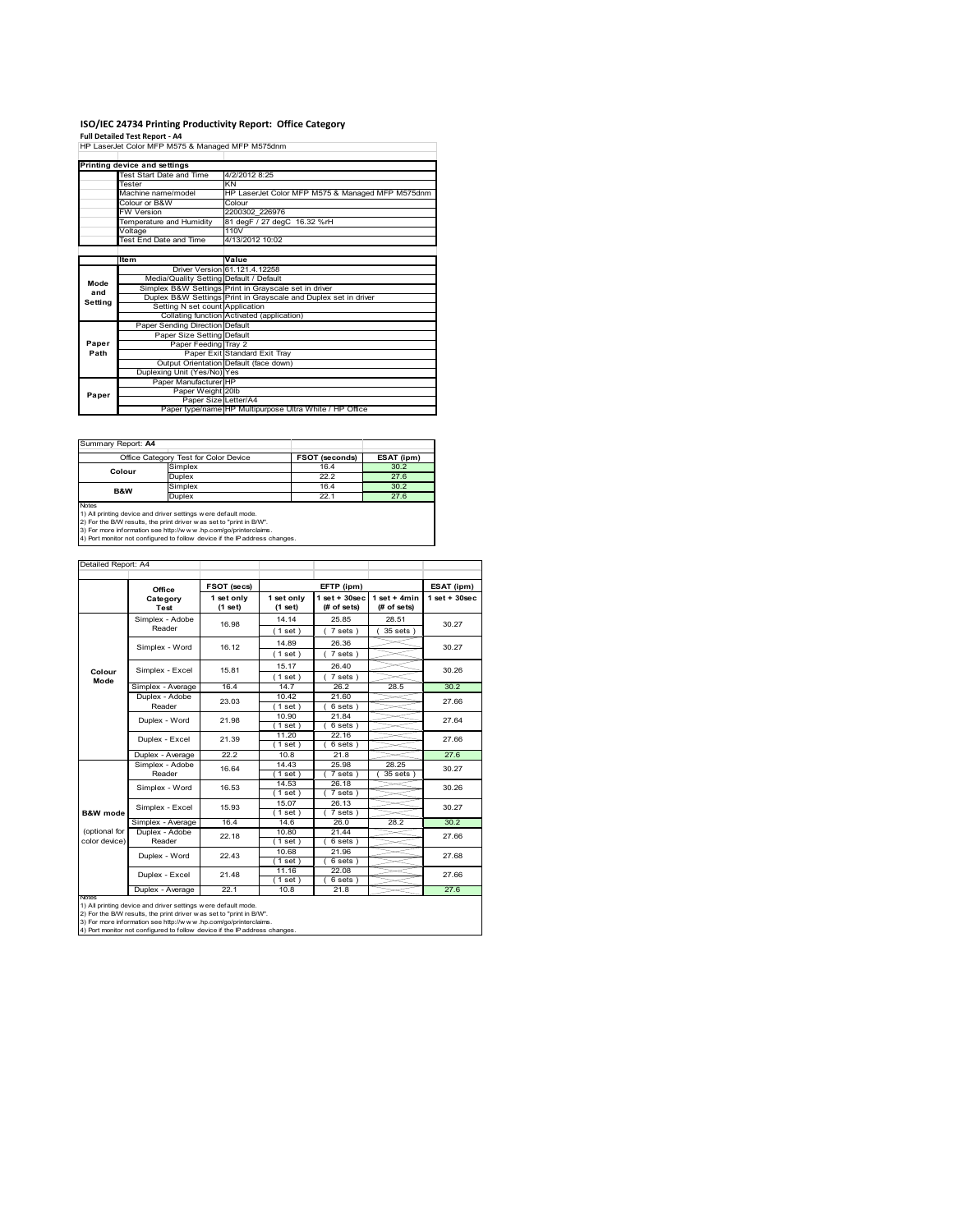### **ISO/IEC 29183 Copy Productivity Report**

**Full Detailed Test Report ‐ LETTER** HP LaserJet Color MFP M575 & Managed MFP M575dnm

|           | Laborou Color IVII I IVIOTO & IVIANAGOG IVII I IVIOTOGIN |                                                                     |
|-----------|----------------------------------------------------------|---------------------------------------------------------------------|
|           |                                                          |                                                                     |
|           | <b>Machine Setup Information</b>                         |                                                                     |
|           | Test Start Date and Time 3/12/2013 16:18                 |                                                                     |
|           | Tester KN                                                |                                                                     |
|           |                                                          | Machine name/model HP LaserJet Color MFP M575 & Managed MFP M575dnm |
|           | Colour or B&W Colour                                     |                                                                     |
|           |                                                          | FW Version 2200302 226976                                           |
|           | Configuration (options) Not Specified                    |                                                                     |
|           |                                                          | Temperature and Humidity 76 degF / 24 degC 22.37 %rH                |
|           | Test End Date and Time: 3/19/2013 10:43                  |                                                                     |
|           |                                                          |                                                                     |
|           | Pre-set Item                                             | Pre-set Value                                                       |
|           | <b>Output Resolution Default</b>                         |                                                                     |
|           | Output Quality Default                                   |                                                                     |
| Mode      |                                                          | Copying Mode Colour for Colour and B&W for B&W                      |
|           | Auto Density Adjustment Default                          |                                                                     |
|           |                                                          | Collating function Set in Control Panel                             |
| Paper     | Paper Sending Direction Default                          |                                                                     |
|           | Paper Type Setting Default                               |                                                                     |
| Paper     | Paper Feeding Tray 2                                     |                                                                     |
| Path      | Paper Exit Default                                       |                                                                     |
|           |                                                          | Face Up Exit Default (face down)                                    |
|           | <b>Fixing Capability Default</b>                         |                                                                     |
| Temporary | Image Quality Stability Default                          |                                                                     |
| Stop      | Capacity of Paper Default                                |                                                                     |
|           | Others None                                              |                                                                     |
|           |                                                          |                                                                     |
|           | Paper Manufacturer HP                                    |                                                                     |
|           | Paper Weight 20lb                                        |                                                                     |
| Paper     | Paper Size Letter/A4                                     |                                                                     |
|           |                                                          | Paper type/name HP Multipurpose Ultra White / HP Office             |

| Summary Report: Letter |              |             |
|------------------------|--------------|-------------|
|                        |              |             |
|                        | <b>sFCOT</b> | sESAT (ipm) |
| Color                  | 9.3          | 31.8        |
| B&W                    | 9.3          | 31.8        |

Notes

First Copy Out and Copy Speed measured using ISO/IEC 29183, excludes first set of test documents. For more information see http://w w w .hp.com/go/printerclaims. Exact speed varies

depending on the system configuration and document.<br>Only Target A w as used, all test documents have the same Saturated throughput. Reference<br>ISO/IEC29183:2010 Clause 5, Sections 5.3.1 and 5.3.2

| Detailed Report: LETTER |         |              |       |             |                |             |
|-------------------------|---------|--------------|-------|-------------|----------------|-------------|
|                         |         |              |       | sEFTP (ipm) |                |             |
|                         | Target  | sFCOT (secs) | 1copy | 1copy+30sec | 1copy+4minutes | sESAT (ipm) |
|                         | A       | 9.16         | 6.54  | 26.96       | 30.12          | 31.84       |
|                         |         |              |       | 22 sets     | 143 sets       |             |
|                         | B       | 9.20         | 6.51  | 26.86       |                | 31.85       |
|                         |         |              |       | 21 sets     |                |             |
| Color                   | C       | 9.20         | 6.51  | 27.02       |                | 31.85       |
|                         |         |              |       | 22 sets     |                |             |
|                         | D       | 9.46         | 6.34  | 27.03       |                | 31.85       |
|                         |         |              |       | 22 sets     |                |             |
|                         | Average | 9.3          | 6.5   | 27.0        | 30.1           | 31.8        |
|                         | A       | 9.20         | 6.51  | 26.99       | 24.70          | 31.84       |
|                         |         |              |       | 22 sets     | 143 sets       |             |
|                         | B       | 9.19         | 6.52  | 26.88       |                | 31.85       |
|                         |         |              |       | 22 sets     |                |             |
| <b>B&amp;W</b>          | C       | 9.54         | 6.28  | 27.04       |                | 31.85       |
|                         |         |              |       | 22 sets     |                |             |
|                         | D       | 9.20         | 6.51  | 26.81       |                | 31.84       |
|                         |         |              |       | 21 sets     |                |             |
|                         | Average | 9.3          | 6.5   | 27.0        | 24.7           | 31.8        |

Notes

First Copy Out and Copy Speed measured using ISO/IEC 29183, excludes first set of test documents. For more information see<br>http://w w w. hp.com/go/printerclaims. Exact speed varies depending on the system configuration and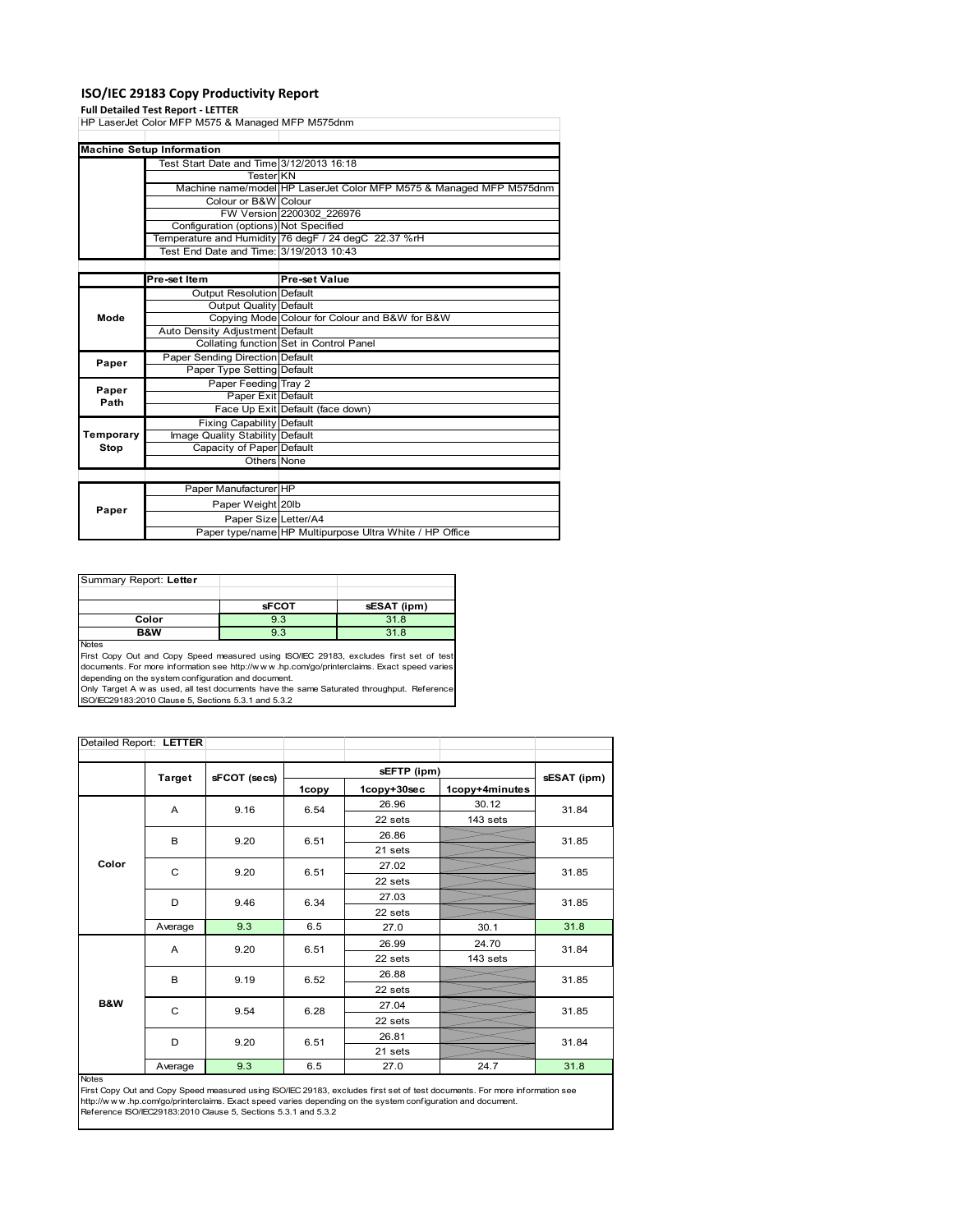### **ISO/IEC 29183 Copy Productivity Report**

**Full Detailed Test Report ‐ A4** HP LaserJet Color MFP M575 & Managed MFP M575dnm

| <b>Machine Setup Information</b><br>Test Start Date and Time 3/12/2013 16:18<br><b>Tester KN</b><br>Machine name/model HP LaserJet Color MFP M575 & Managed MFP M575dnm<br>Colour or B&W Colour<br>FW Version 2200302 226976<br>Configuration (options) Not Specified<br>Temperature and Humidity 76 degF / 24 degC 22.37 %rH<br>Test End Date and Time: 3/19/2013 10:43<br>Pre-set Item<br><b>Pre-set Value</b><br>Output Resolution Default<br>Output Quality Default<br>Mode<br>Copying Mode Colour for Colour and B&W for B&W<br>Auto Density Adjustment Default<br>Collating function Set in Control Panel<br>Paper Sending Direction Default<br>Paper<br>Paper Type Setting Default<br>Paper Feeding Tray 2<br>Paper<br>Paper Exit Default<br>Path<br>Face Up Exit Default (face down)<br><b>Fixing Capability Default</b><br>Temporary<br>Image Quality Stability Default<br>Stop<br>Capacity of Paper Default<br>Others None<br>Paper Manufacturer HP<br>Paper Weight 20lb<br>Paper<br>Paper Size Letter/A4 | iir Laseijet Color ivii r ivi <i>si s</i> oo ivianaged ivii r ivi <i>si</i> Sullini |                                                         |
|---------------------------------------------------------------------------------------------------------------------------------------------------------------------------------------------------------------------------------------------------------------------------------------------------------------------------------------------------------------------------------------------------------------------------------------------------------------------------------------------------------------------------------------------------------------------------------------------------------------------------------------------------------------------------------------------------------------------------------------------------------------------------------------------------------------------------------------------------------------------------------------------------------------------------------------------------------------------------------------------------------------------|-------------------------------------------------------------------------------------|---------------------------------------------------------|
|                                                                                                                                                                                                                                                                                                                                                                                                                                                                                                                                                                                                                                                                                                                                                                                                                                                                                                                                                                                                                     |                                                                                     |                                                         |
|                                                                                                                                                                                                                                                                                                                                                                                                                                                                                                                                                                                                                                                                                                                                                                                                                                                                                                                                                                                                                     |                                                                                     |                                                         |
|                                                                                                                                                                                                                                                                                                                                                                                                                                                                                                                                                                                                                                                                                                                                                                                                                                                                                                                                                                                                                     |                                                                                     |                                                         |
|                                                                                                                                                                                                                                                                                                                                                                                                                                                                                                                                                                                                                                                                                                                                                                                                                                                                                                                                                                                                                     |                                                                                     |                                                         |
|                                                                                                                                                                                                                                                                                                                                                                                                                                                                                                                                                                                                                                                                                                                                                                                                                                                                                                                                                                                                                     |                                                                                     |                                                         |
|                                                                                                                                                                                                                                                                                                                                                                                                                                                                                                                                                                                                                                                                                                                                                                                                                                                                                                                                                                                                                     |                                                                                     |                                                         |
|                                                                                                                                                                                                                                                                                                                                                                                                                                                                                                                                                                                                                                                                                                                                                                                                                                                                                                                                                                                                                     |                                                                                     |                                                         |
|                                                                                                                                                                                                                                                                                                                                                                                                                                                                                                                                                                                                                                                                                                                                                                                                                                                                                                                                                                                                                     |                                                                                     |                                                         |
|                                                                                                                                                                                                                                                                                                                                                                                                                                                                                                                                                                                                                                                                                                                                                                                                                                                                                                                                                                                                                     |                                                                                     |                                                         |
|                                                                                                                                                                                                                                                                                                                                                                                                                                                                                                                                                                                                                                                                                                                                                                                                                                                                                                                                                                                                                     |                                                                                     |                                                         |
|                                                                                                                                                                                                                                                                                                                                                                                                                                                                                                                                                                                                                                                                                                                                                                                                                                                                                                                                                                                                                     |                                                                                     |                                                         |
|                                                                                                                                                                                                                                                                                                                                                                                                                                                                                                                                                                                                                                                                                                                                                                                                                                                                                                                                                                                                                     |                                                                                     |                                                         |
|                                                                                                                                                                                                                                                                                                                                                                                                                                                                                                                                                                                                                                                                                                                                                                                                                                                                                                                                                                                                                     |                                                                                     |                                                         |
|                                                                                                                                                                                                                                                                                                                                                                                                                                                                                                                                                                                                                                                                                                                                                                                                                                                                                                                                                                                                                     |                                                                                     |                                                         |
|                                                                                                                                                                                                                                                                                                                                                                                                                                                                                                                                                                                                                                                                                                                                                                                                                                                                                                                                                                                                                     |                                                                                     |                                                         |
|                                                                                                                                                                                                                                                                                                                                                                                                                                                                                                                                                                                                                                                                                                                                                                                                                                                                                                                                                                                                                     |                                                                                     |                                                         |
|                                                                                                                                                                                                                                                                                                                                                                                                                                                                                                                                                                                                                                                                                                                                                                                                                                                                                                                                                                                                                     |                                                                                     |                                                         |
|                                                                                                                                                                                                                                                                                                                                                                                                                                                                                                                                                                                                                                                                                                                                                                                                                                                                                                                                                                                                                     |                                                                                     |                                                         |
|                                                                                                                                                                                                                                                                                                                                                                                                                                                                                                                                                                                                                                                                                                                                                                                                                                                                                                                                                                                                                     |                                                                                     |                                                         |
|                                                                                                                                                                                                                                                                                                                                                                                                                                                                                                                                                                                                                                                                                                                                                                                                                                                                                                                                                                                                                     |                                                                                     |                                                         |
|                                                                                                                                                                                                                                                                                                                                                                                                                                                                                                                                                                                                                                                                                                                                                                                                                                                                                                                                                                                                                     |                                                                                     |                                                         |
|                                                                                                                                                                                                                                                                                                                                                                                                                                                                                                                                                                                                                                                                                                                                                                                                                                                                                                                                                                                                                     |                                                                                     |                                                         |
|                                                                                                                                                                                                                                                                                                                                                                                                                                                                                                                                                                                                                                                                                                                                                                                                                                                                                                                                                                                                                     |                                                                                     |                                                         |
|                                                                                                                                                                                                                                                                                                                                                                                                                                                                                                                                                                                                                                                                                                                                                                                                                                                                                                                                                                                                                     |                                                                                     |                                                         |
|                                                                                                                                                                                                                                                                                                                                                                                                                                                                                                                                                                                                                                                                                                                                                                                                                                                                                                                                                                                                                     |                                                                                     |                                                         |
|                                                                                                                                                                                                                                                                                                                                                                                                                                                                                                                                                                                                                                                                                                                                                                                                                                                                                                                                                                                                                     |                                                                                     |                                                         |
|                                                                                                                                                                                                                                                                                                                                                                                                                                                                                                                                                                                                                                                                                                                                                                                                                                                                                                                                                                                                                     |                                                                                     |                                                         |
|                                                                                                                                                                                                                                                                                                                                                                                                                                                                                                                                                                                                                                                                                                                                                                                                                                                                                                                                                                                                                     |                                                                                     |                                                         |
|                                                                                                                                                                                                                                                                                                                                                                                                                                                                                                                                                                                                                                                                                                                                                                                                                                                                                                                                                                                                                     |                                                                                     |                                                         |
|                                                                                                                                                                                                                                                                                                                                                                                                                                                                                                                                                                                                                                                                                                                                                                                                                                                                                                                                                                                                                     |                                                                                     |                                                         |
|                                                                                                                                                                                                                                                                                                                                                                                                                                                                                                                                                                                                                                                                                                                                                                                                                                                                                                                                                                                                                     |                                                                                     | Paper type/name HP Multipurpose Ultra White / HP Office |

| Summary Report: A4 |              |             |
|--------------------|--------------|-------------|
|                    |              |             |
|                    | <b>sFCOT</b> | sESAT (ipm) |
| Colour             | 9.4          | 30.3        |
| <b>B&amp;W</b>     | 9.4          | 30.3        |
| <b>Notes</b>       |              |             |

First Copy Out and Copy Speed measured using ISO/IEC 29183, excludes first set of test documents. For more information see http://w w w .hp.com/go/printerclaims. Exact speed varies

depending on the system configuration and document.<br>Only Target A w as used, all test documents have the same Saturated throughput. Reference<br>ISO/IEC29183:2010 Clause 5, Sections 5.3.1 and 5.3.2

| Detailed Report: A4 |         |              |              |                  |                |       |
|---------------------|---------|--------------|--------------|------------------|----------------|-------|
|                     |         |              |              | sEFTP (ipm)      |                |       |
|                     | Target  | sFCOT (secs) |              | sESAT (ipm)      |                |       |
|                     |         |              | 1copy        | 1copy+30sec      | 1copy+4minutes |       |
|                     | A       | 9.77         | 6.15         | 25.57            | 28.63          | 30.27 |
|                     |         |              |              | 21 sets          | 137 sets       |       |
|                     | B       | 9.31         | 6.43         | 25.67            |                | 30.27 |
|                     |         |              |              | 21 sets          |                |       |
| Colour              | C       | 9.29         | 6.45         | 25.69            |                | 30.28 |
|                     |         |              |              | 21 sets          |                |       |
|                     | D       | 9.32         | 6.43         | 25.45            |                | 30.27 |
|                     |         |              |              | 21 sets          |                |       |
|                     | Average | 9.4          | 6.2          | 25.6             | 28.6           | 30.3  |
| B&W                 | A       | 9.75         | 6.16         | 25.67            | 29.45          | 30.28 |
|                     |         |              |              | 21 sets          | 136 sets       |       |
|                     | B       | 9.30         | 6.44         | 25.47            |                | 30.28 |
|                     |         |              |              | 21 sets          |                |       |
|                     | C<br>D  | 9.34<br>9.35 | 6.42<br>6.41 | 25.65            |                | 30.27 |
|                     |         |              |              | 21 sets          |                |       |
|                     |         |              |              | 25.44<br>21 sets |                | 30.27 |
|                     | Average | 9.4          | 6.2          | 25.7             | 29.5           | 30.3  |

Notes<br>First Copy Out and Copy Speed measured using ISO/IEC 29183, excludes first set of test documents. For more information see<br>http://www.hp.com/go/printerclaims. Exact speed varies depending on the system configuration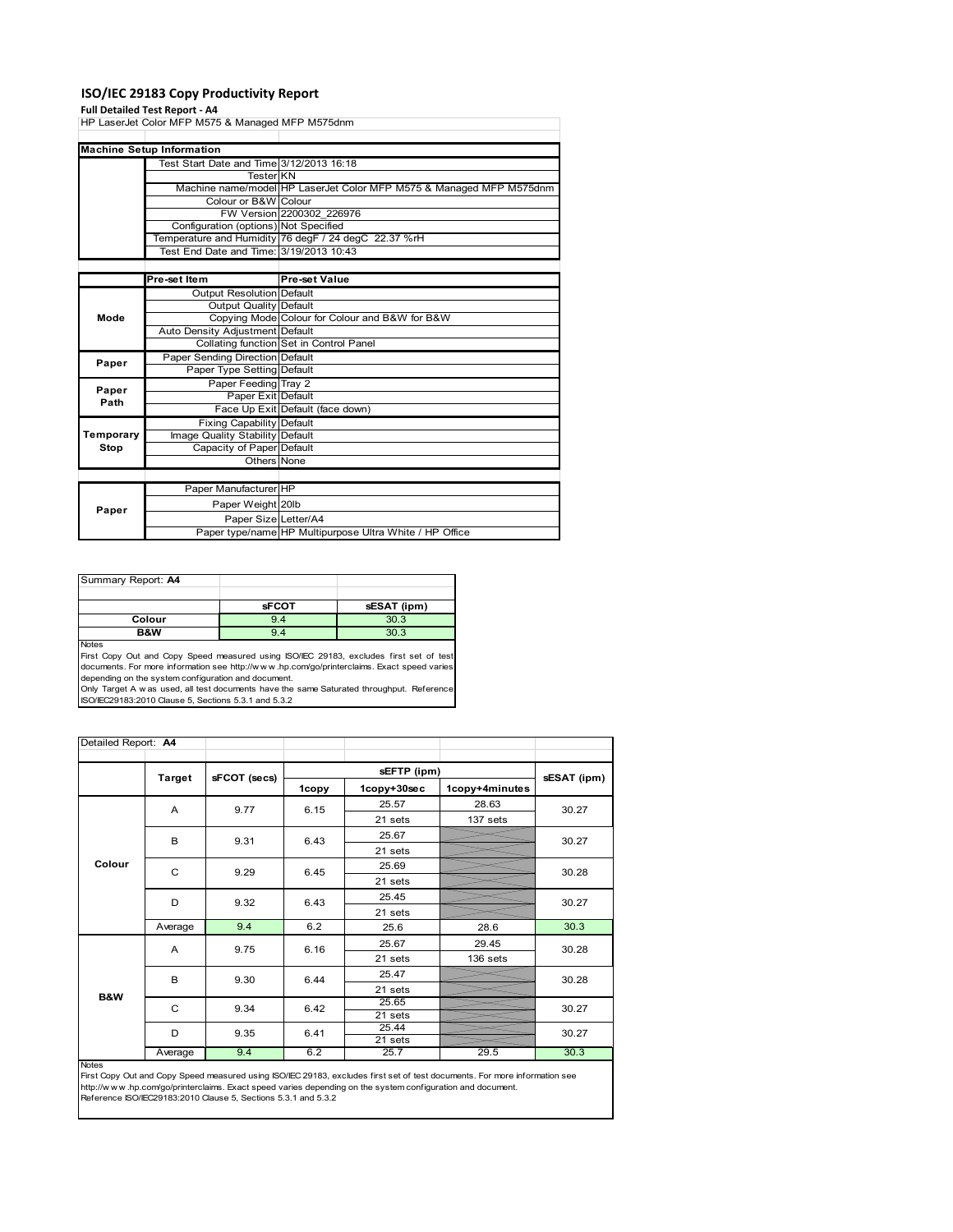## **ISO/IEC 24735 Copy Productivity Report**

**Full Detailed Test Report ‐ LETTER**

| <b>Machine Setup Information</b>        |                                                                  |  |  |  |  |  |
|-----------------------------------------|------------------------------------------------------------------|--|--|--|--|--|
| Test Start Date and Time 4/3/2012 12:31 |                                                                  |  |  |  |  |  |
| TesterIKN                               |                                                                  |  |  |  |  |  |
|                                         | Machine name/model HP LaserJet Color MFP M575 & Managed MFP M575 |  |  |  |  |  |
| Colour or B&W Colour                    |                                                                  |  |  |  |  |  |
|                                         | FW Version 2200302 226976                                        |  |  |  |  |  |
| Configuration (options) Not Specified   |                                                                  |  |  |  |  |  |
|                                         | Temperature and Humidity 85 degF / 29 degC 10.57 %rH             |  |  |  |  |  |
| Test End Date and Time: 5/3/2012 5:07   |                                                                  |  |  |  |  |  |
|                                         |                                                                  |  |  |  |  |  |
| Pre-set Item                            | <b>Pre-set Value</b>                                             |  |  |  |  |  |
| <b>Output Resolution Default</b>        |                                                                  |  |  |  |  |  |
| <b>Output Quality Default</b>           |                                                                  |  |  |  |  |  |
| Copying Mode Default                    |                                                                  |  |  |  |  |  |
| Auto Density Adjustment Default         |                                                                  |  |  |  |  |  |
|                                         | Collating function Activated (if not activated in default mode)  |  |  |  |  |  |
| Paper Sending Direction Default         |                                                                  |  |  |  |  |  |
| Paper Type Setting Default              |                                                                  |  |  |  |  |  |
|                                         | Paper Feeding Standard cassette                                  |  |  |  |  |  |
|                                         | Paper Exit Standard exit tray                                    |  |  |  |  |  |
| Face Up Exit Default                    |                                                                  |  |  |  |  |  |
| <b>Fixing Capability Default</b>        |                                                                  |  |  |  |  |  |
| Image Quality Stability Default         |                                                                  |  |  |  |  |  |
| Capacity of Paper Default               |                                                                  |  |  |  |  |  |
|                                         | Others Default                                                   |  |  |  |  |  |
|                                         |                                                                  |  |  |  |  |  |
| Paper Manufacturer HP                   |                                                                  |  |  |  |  |  |
| Paper Weight 20lb                       |                                                                  |  |  |  |  |  |
| Paper Size Letter/A4                    |                                                                  |  |  |  |  |  |

| <b>ISO/IEC 24735 Copy Productivity Report</b> |                                                     |             |            |                  |                 |                 |
|-----------------------------------------------|-----------------------------------------------------|-------------|------------|------------------|-----------------|-----------------|
| Detailed Report: LETTER                       |                                                     |             |            |                  |                 |                 |
|                                               | Copying                                             | FSOT (secs) | EFTP (ipm) |                  |                 | ESAT (ipm)      |
|                                               | Mode                                                | 1 set only  | 1 set only | 1 set + $30$ sec | 1 set $+$ 4 min | $1$ set + 30sec |
|                                               | 1:1                                                 | 16.87       | 14.22      | 26.78            | 29.83           | 31.43           |
|                                               |                                                     |             | (1 set)    | 7 sets           | 36 sets         |                 |
| <b>Color Mode</b>                             | 1:2                                                 | 24.55       | 9.76       | 21.94            |                 | 28.88           |
|                                               |                                                     |             | (1 set)    | 6 sets           |                 |                 |
|                                               | 2:2                                                 | 29.24       | 8.20       | 17.94            |                 | 25.44           |
|                                               |                                                     |             | (1 set)    | 5 sets           |                 |                 |
|                                               | 1:1                                                 | 16.67       | 14.39      | 26.61            | 30.71           | 31.48           |
| <b>B&amp;W</b> mode                           |                                                     |             |            | 7 sets           | 36 sets         |                 |
|                                               | 1:2                                                 | 24.67       | 9.72       | 21.90            |                 | 28.88           |
|                                               |                                                     |             |            | 6 sets           |                 |                 |
|                                               | 2:2                                                 | 29.07       | 8.24       | 18.02            |                 | 25.44           |
|                                               |                                                     |             |            | 5 sets           |                 |                 |
| <b>Notes</b>                                  | Reports located: http://www.hp.com/go/printerclaims |             |            |                  |                 |                 |